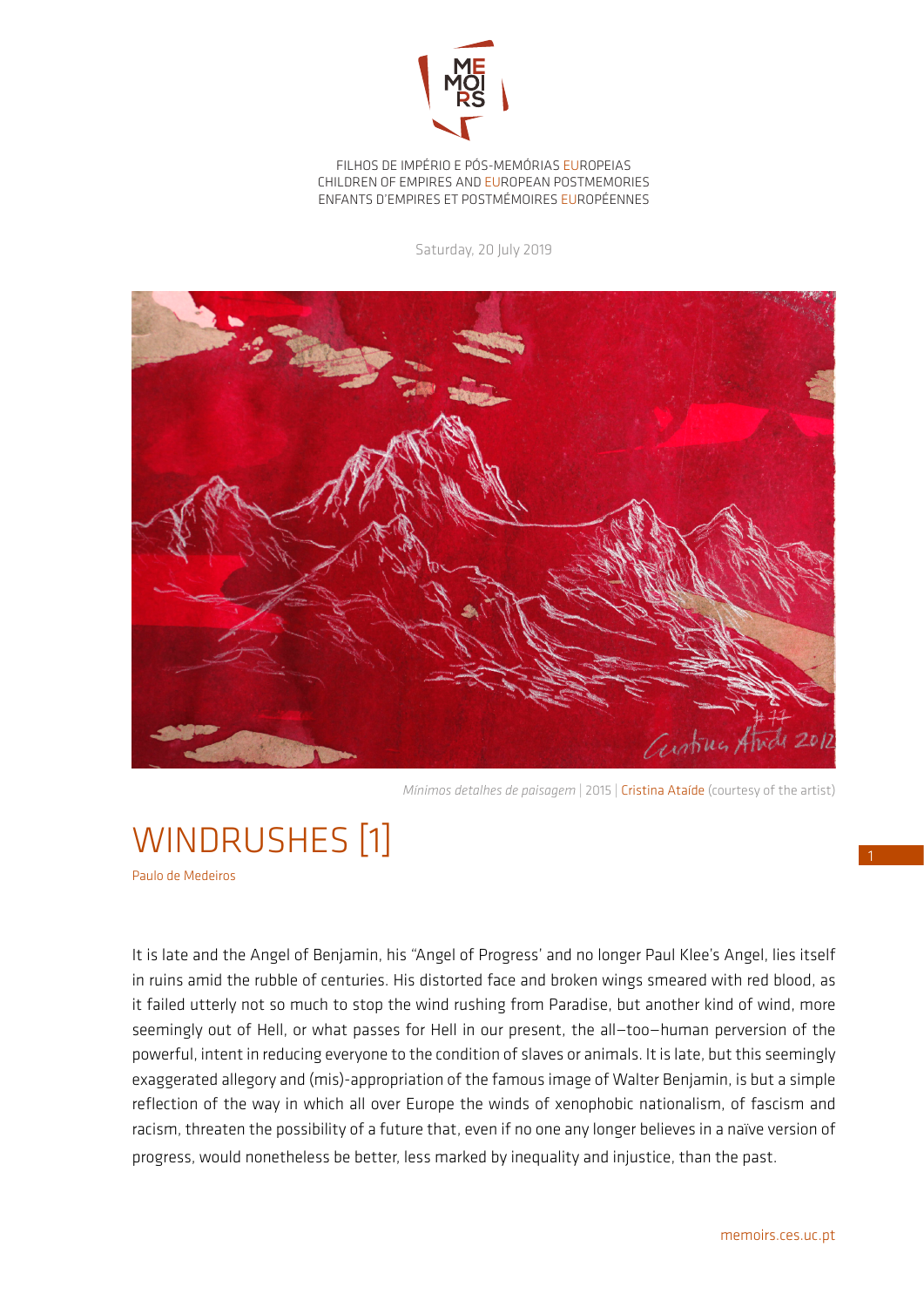

One of the most illustrative examples of this – though by no means unique – is the Windrush scandal that broke out last year in the United Kingdom after the investigative reports by journalists from the *Guardian*. [The first one, published by Amelia Gentleman on 9 April 2018](https://www.theguardian.com/uk-news/2018/apr/09/special-needs-teacher-uk-50-years-loses-job-immigration-status), was preceded by several months of research. Yet, it was but the beginning, and in spite of mounting and damning evidence, including a governmental report published on 27 February 2019, there is no conclusion in sight. As David Olusoga starkly put it on 16 June 2019: "[The Windrush scandal is raw, shocking and ongoing](https://www.theguardian.com/uk-news/2019/jun/16/windrush-scandal-the-long-betrayal-archived-documents-david-olusoga)". The [report published by the House of Commons](https://publications.parliament.uk/pa/cm201719/cmselect/cmpubacc/1518/1518.pdf) leaves no doubts about the seriousness of the matter and the government's responsibility: "The Windrush scandal demonstrates a combination of a lack of concern about the real- world impact of the Home Office's (the Department) immigration policies compounded by a systemic failure to keep accurate records, meaning many people who are British Citizens or have leave to remain in the UK do not have the paperwork to prove it. The Home Office was aware of this through case enquiries from citizens and their MPs. Yet, the department failed in its duty to protect the rights of people to live, work and access services and benefits in the UK when designing and implementing its immigration policies".

There are, unfortunately, many other examples and it seems as if every day brings further proof of how our societies not only have fallen prey to, but even seem to revel in, the utter ethical failure that is racism. [Roberto Vecchi has noted](http://memoirs.ces.uc.pt/ficheiros/4_RESULTS_AND_IMPACT/4.3_NEWSLETTER/MEMOIRS_newsletter_59_RV_en.pdf) that "decadence is not only the proper form of an aspect of modernity. It is also a mode of glancing retrospectively towards a loaded and conditioning past." (1) To this I would add, as I find it crucial, that modernity as we usually understand it, cannot be disassociated on the one hand from the egalitarian spirit of the Enlightenment, and on the other hand, from the rise of capitalism; a capitalism that not only imposed itself from the very beginning but also always dissimulated the extent to which it perverted and denied those same ideals that allowed it to spread.

Susan Buck-Morss has forcefully shown this paradox in her essay on "Hegel and Haiti": "By the eighteenth century, slavery had become the root metaphor of Western political philosophy, connoting everything that was evil about power relations. Freedom, its conceptual antithesis, was considered by Enlightenment thinkers as the highest and universal political value. Yet this political metaphor began to take root at precisely the time that the economic practice of slavery – the systematic, highly sophisticated capitalist enslavement of non-Europeans as a labor force in the colonies – was increasing quantitatively and intensifying qualitatively to the point that by the mid-eighteenth century it came to underwrite the entire economic system of the West…" (2).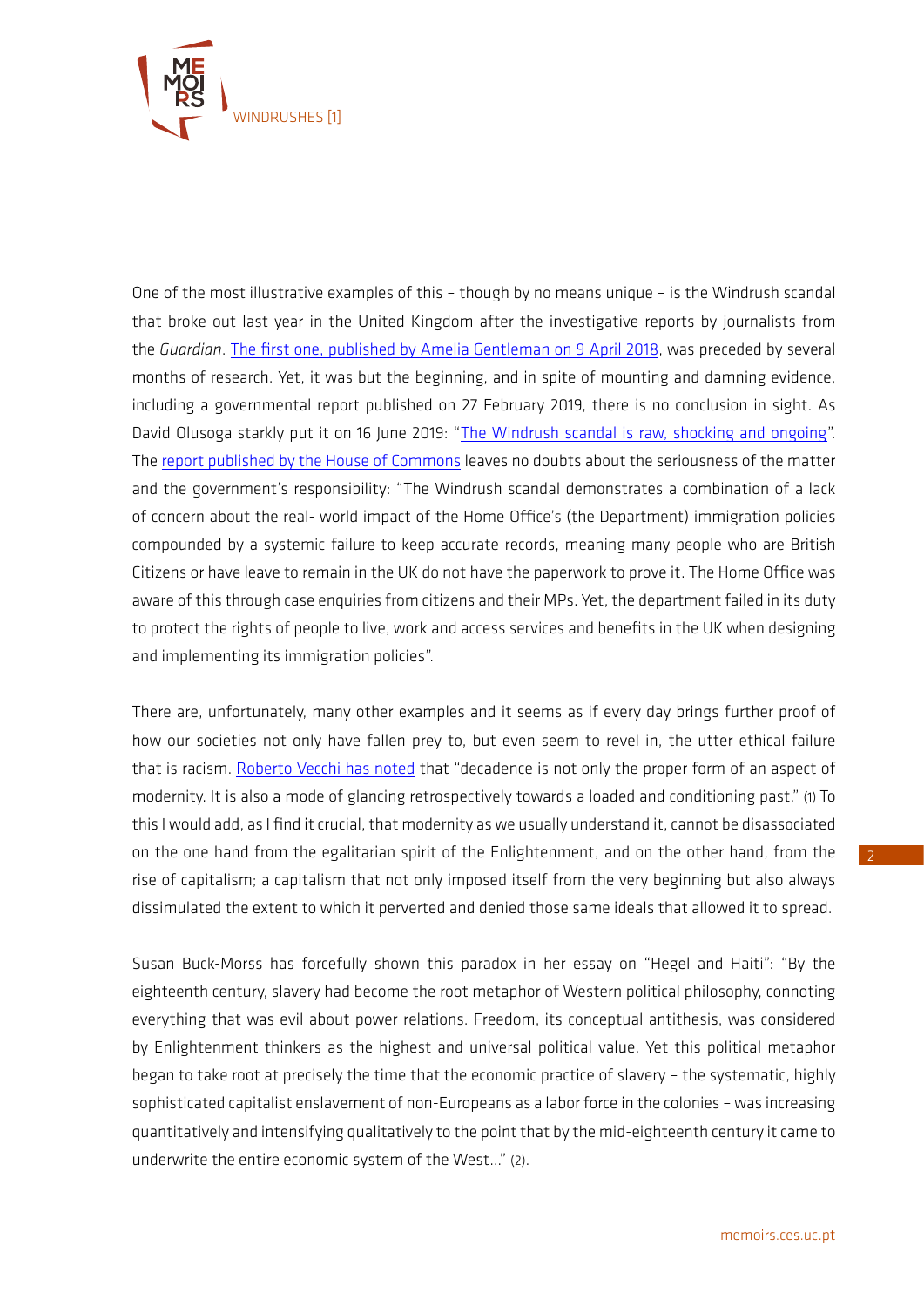

And today? Today, that paradox no longer even is assumed as such, as we have more or less unconsciously slid more and more deeply into a form of spectral, financial, capitalism. One can, one should, approach this, only seemingly odd, condition, from a theoretical perspective as Jacques Derrida, Joseph Vogl, and others have done (3). But one should also never lose sight of those whose lives are directly affected by the ever more elaborate processes of exclusion that still, as always, fall back on class, gender, and racial factors. In that regard, and staying only within the range of immediate past events in England, we must understand the tragedy of the Grenfell Tower fire on 14 June 2017 that killed at least 72 people and injured as many, as connected, though different, to the Windrush scandal.

In both cases we can see similar patterns of exclusion and inequality in which ethnicity and class are closely linked. Another striking, though not at all unexpected, connection between the two, is the fact that even though in both a whole nation was moved by the horror and extent of the tragedies, no one has yet been brought to accountability and even the promised measures to help the victims to a great extent have failed to materialize and scores of other high-rise buildings remain covered in the same type of dangerous materials. As Daniel Renwick, a community member, has said on the second anniversary of the blaze, "[The wounds that opened two years ago have only deepened. Hundreds of thousands remain](https://www.theguardian.com/commentisfree/2019/jun/14/grenfell-tower-fire-two-years-firefighters)  [at risk of death](https://www.theguardian.com/commentisfree/2019/jun/14/grenfell-tower-fire-two-years-firefighters)". In a similar fashion, even after the Windrush scandal had blown all over the pages of the newspapers and the television screens, the Home Office, responsible for the forced deportation of at least 83, mostly British citizens, planned to resume special deportation flights in February 2019, before the compensation scheme for the initial victims had even been set in motion (4).

Although no one really doubts that England, and the whole of Europe, have long entered a postimperial age in chronological terms, when it comes to political action and consequences, and to the various national imaginaries, after a few gains and some attempts at different, more inclusive, notions of citizenship, we are rapidly regressing in time as if prisoners of some evil Tardis fuelled by unbridled greed and called imperial nostalgia. The process put in motion through Brexit might appear to exacerbate it all, as it consumes most energy and serves to keep everyone in Europe, but especially in the United Kingdom, under severe psychological and emotional strain. Brexit, however, is not the cause, merely a symptom of the profound malaise currently blowing over Europe.

And what the successive failures, to remedy the lot of those most affected by the tragedies of either Grenfell Tower or the Windrush Scandal, to determine responsibility, or to put measures in place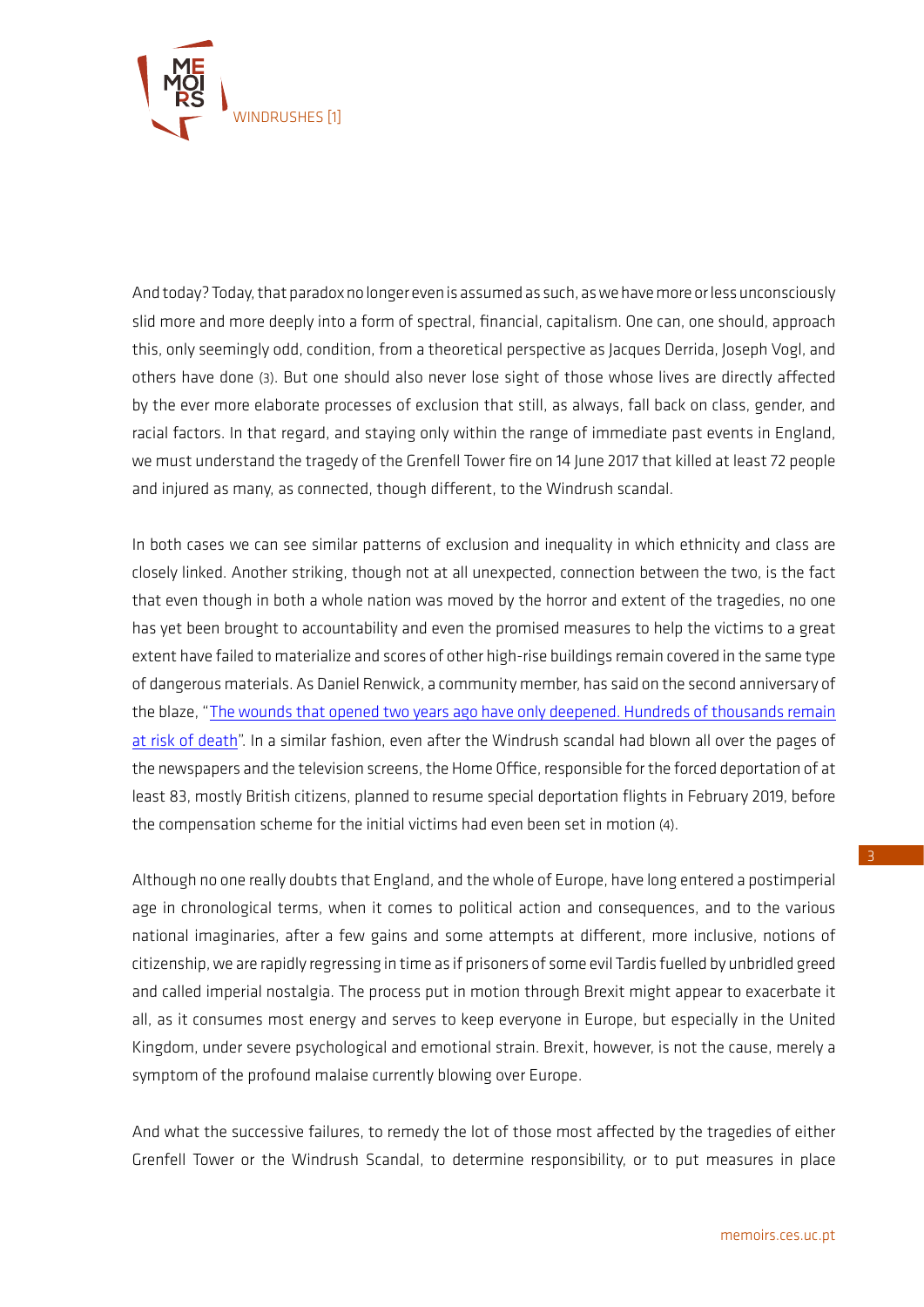

to avoid repeating the same crimes signify, is not so much some temporary lapse due to individual turpitude, moral failing or some other aberration, but rather a systemic and foundational aspect of modern European societies, built on the cruellest forms of human expropriation and dehumanization. It is not that those responsible for the lack of prevention of further catastrophic fires, or those ready to return stealthily to forced deportations, deviate somehow from the norm, but rather that they embody it. This can also be amply seen across the Atlantic. When the current man in the Oval Office recently, openly, expressed racist views on four Congresswomen (5) he was not being impulsive, misguided, or having some sort of breakdown. Besides consciously, and successfully, courting the vote of neo-Nazis and other white supremacists directly, what 'individual number one' – to fall back on his assigned name in Special Counsel's Robert Mueller's report – did was simply to voice the thoughts and feelings of a large number, if not the majority, of all white conservative 'citizens'.

The vote on the resolution passed by the House of Representatives to condemn the President for his "racist comments that have legitimized fear and hatred of new Americans and people of color", was easily predictable (6). Just as the image portrayed, and message sent, by having only 4 out of 191 Republicans agree to the motion. In the words of the *Washington Post* reporters: "The imagery of the 240-to-187 vote was stark: A diverse Democratic caucus cast the president's words as an affront to millions of Americans and descendants of immigrants while Republican lawmakers — the vast majority of them white men — stood with Trump …" (7). Meanwhile, in the United Kingdom, it seems as though the current Prime Minister was the only leader in office to openly criticize those racist messages. But of course, the whole policy called "Hostile Environment" that lead to the forced deportations had been set in place by the same individual when she had been in charge of the Home Office.

It is late, so so late. But not all is lost yet. Even in the darkest of these moments, when one may feel like despairing over the human condition, the mounting volume of resistance to the endemic racism of our modern capitalist societies, offers hope. From the various initiatives that have arisen out of the Windrush Scandal, for instance, the collection of essays and testimonies gathered by Charlie Brinkhurst-Cuff in *Mother Country: Real Stories of the Windrush Children* (London, 2019) is notable. As she notes in the Introduction: "Black slavery is the wider context of any book which lingers over the history of the Windrush generation … But while so many of our ancestors will remain voiceless, faceless and forever unremembered in the history books written by the same type of men who 'owned' them, I feel lucky now, as one of their descendants, to be able to help tell the future of their story". It is stories such as